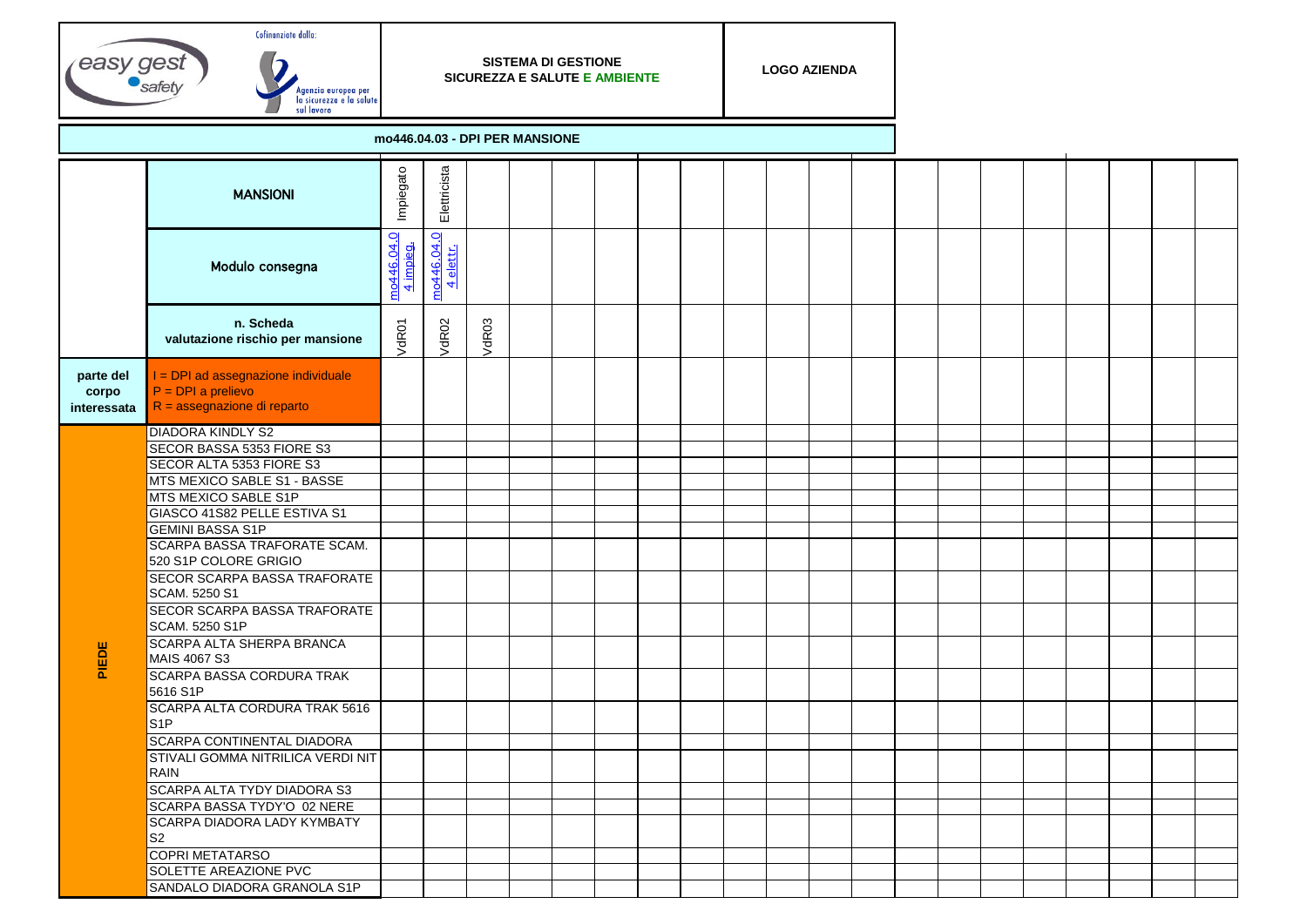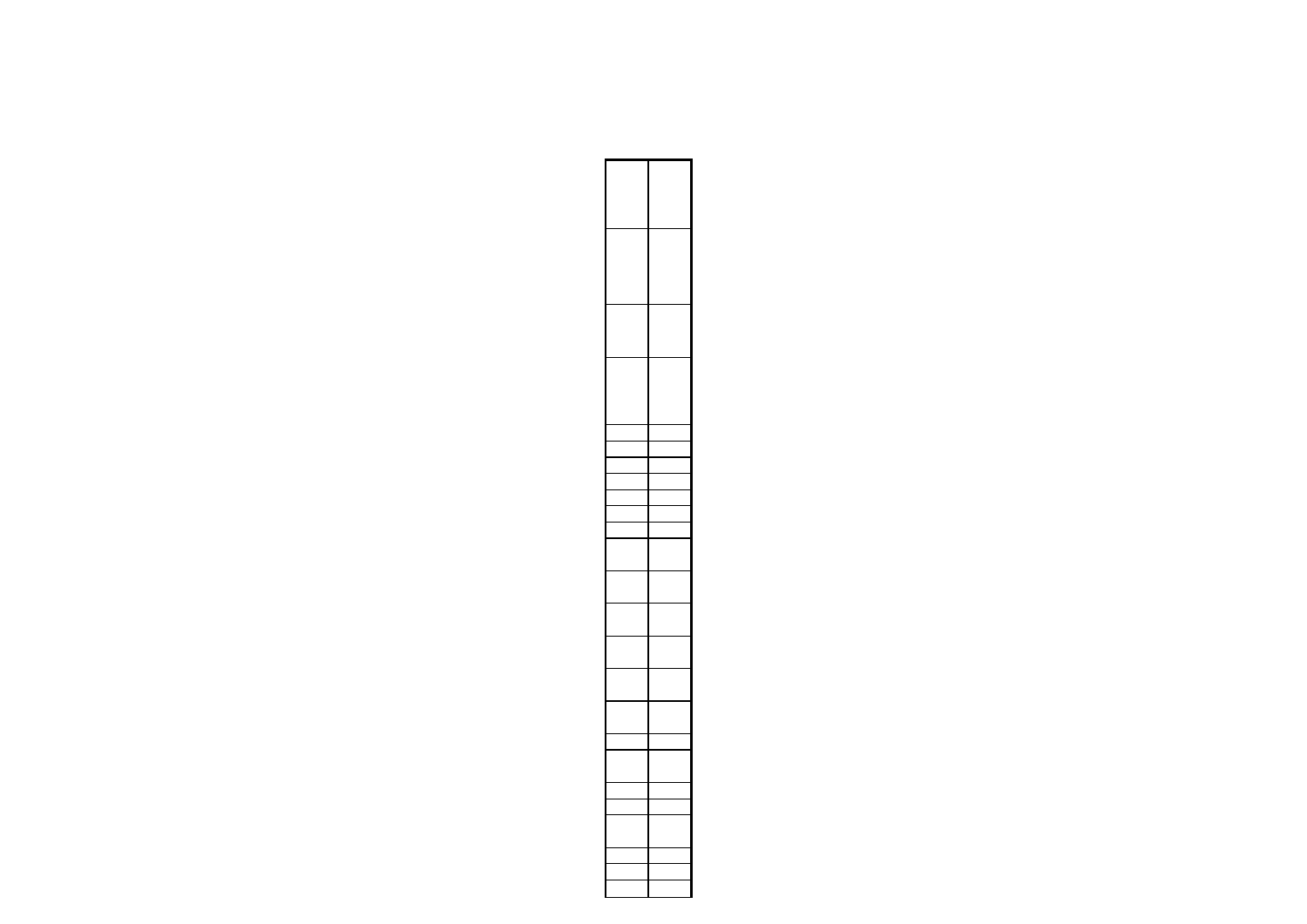|                         | <b>MANSIONI</b>                                                                                      | Impiegato | Elettricista |  |  |  |  |  |  |  |  |  |
|-------------------------|------------------------------------------------------------------------------------------------------|-----------|--------------|--|--|--|--|--|--|--|--|--|
|                         | COPPIA TAPPI EARSOFT S/CORDINO<br>YELLOW NEONS                                                       |           | P            |  |  |  |  |  |  |  |  |  |
|                         | COPPIA TAPPI EARSOFT C/CORDINO<br><b>ULTRAFIT</b>                                                    |           | P            |  |  |  |  |  |  |  |  |  |
| UDITO                   | CUFFIE AEARO PELTOR TWIN CUP<br>CE H10A 300 CE                                                       |           |              |  |  |  |  |  |  |  |  |  |
|                         | RICAMBI EARCUPS (PAIO)                                                                               |           | P            |  |  |  |  |  |  |  |  |  |
|                         | <b>COPPIA TAPPI EARCUPS</b>                                                                          |           |              |  |  |  |  |  |  |  |  |  |
|                         | COPPIA TAPPI EARSOFT S/CORDINO<br>CLASSICS - CONF 250                                                |           |              |  |  |  |  |  |  |  |  |  |
|                         | MASCHERINA BLS226 C/VALVOLINA.<br>LIMITE MAX: 10*xTLV DEL<br>PARTICOLATO.                            |           |              |  |  |  |  |  |  |  |  |  |
|                         | MASCHERA 3M 4251 PER<br>VERNICIATURA CON VALVOLA DI<br><b>ESPIRAZIONE</b>                            |           |              |  |  |  |  |  |  |  |  |  |
|                         | PREFILTRI 400 MASCHERA 4251                                                                          |           |              |  |  |  |  |  |  |  |  |  |
| <b>VIE RESPIRATORIE</b> | <b>GRUPPO FILTRAZIONE CON CINTURA</b><br>BATTERIA INDICATORE FLUSSO -<br>ART. 3M021-00-38P           |           |              |  |  |  |  |  |  |  |  |  |
|                         | SERIE 800 TUBO DI RESPIRAZIONE A<br><b>BAIONETTA QRS APPLICAZIONI</b><br>LEGGERE - ART. 3M008-00-42P |           |              |  |  |  |  |  |  |  |  |  |
|                         | MANICOTTO RITARDANTE ALLA<br>FIAMMA PER TUBO - ART. 3M008-08-<br>00P                                 |           |              |  |  |  |  |  |  |  |  |  |
|                         | SERIE 600 HT-616 SCHERMO PER<br>SALDATURA NERO OPTREL OSC -<br>ART. 3M049-00-28P                     |           |              |  |  |  |  |  |  |  |  |  |
|                         | CARICABATTERIA SINGOLO 240 V<br>EURO - ART. 3M003-00-39P                                             |           |              |  |  |  |  |  |  |  |  |  |
|                         | SEMIMASCHERA 2 FILTRI MX8003/L                                                                       |           |              |  |  |  |  |  |  |  |  |  |
|                         | FILTRO 8070XPOL.P2SL X M.8003L                                                                       |           |              |  |  |  |  |  |  |  |  |  |
|                         | FILTRO V.ORG. 8005 A2 X M.8003L                                                                      |           |              |  |  |  |  |  |  |  |  |  |
|                         | GHIERA PORTAF. 8095 X F. P3SL<br>GHIERA PER FILTRI COMBINATI 8090                                    |           |              |  |  |  |  |  |  |  |  |  |
|                         | <b>GUANTO EDMONT HYCRON 27-805</b>                                                                   |           |              |  |  |  |  |  |  |  |  |  |
|                         | <b>GUANTO ANTITAGLIO SHOWA GRIP</b><br>310AR-VERDE                                                   |           |              |  |  |  |  |  |  |  |  |  |
|                         | ART FIBRA NEWTEC GUANTO<br>ANTICALORE ARAMIDICO CM 38                                                |           |              |  |  |  |  |  |  |  |  |  |
|                         | <b>GUANTO DORSO TELA FIORE MAIALE</b><br>N71                                                         |           |              |  |  |  |  |  |  |  |  |  |
|                         | <b>GUANTO FIORE CROSTA 203</b>                                                                       |           |              |  |  |  |  |  |  |  |  |  |
|                         | GUANTO FIORE BIANCO PK 214 TOP<br><b>13N</b>                                                         |           |              |  |  |  |  |  |  |  |  |  |
|                         | <b>GUANTO COTONE WHITE</b>                                                                           |           |              |  |  |  |  |  |  |  |  |  |
|                         | GUANTO DIELETTRICI CL 0 FINO 1000<br>V UTILIZZO                                                      |           |              |  |  |  |  |  |  |  |  |  |
|                         |                                                                                                      |           |              |  |  |  |  |  |  |  |  |  |
|                         |                                                                                                      |           |              |  |  |  |  |  |  |  |  |  |
|                         |                                                                                                      |           |              |  |  |  |  |  |  |  |  |  |
|                         |                                                                                                      |           |              |  |  |  |  |  |  |  |  |  |
|                         |                                                                                                      |           |              |  |  |  |  |  |  |  |  |  |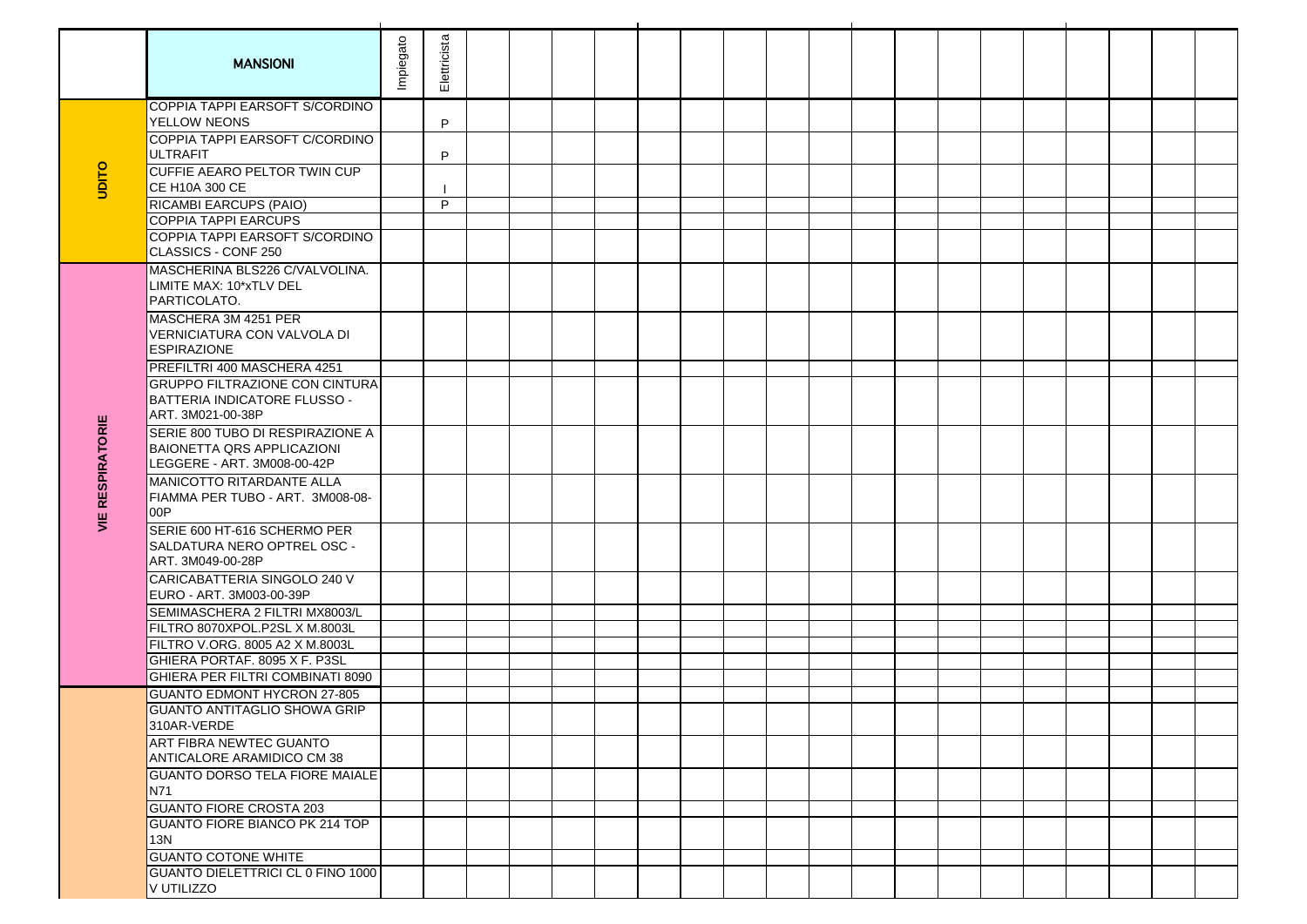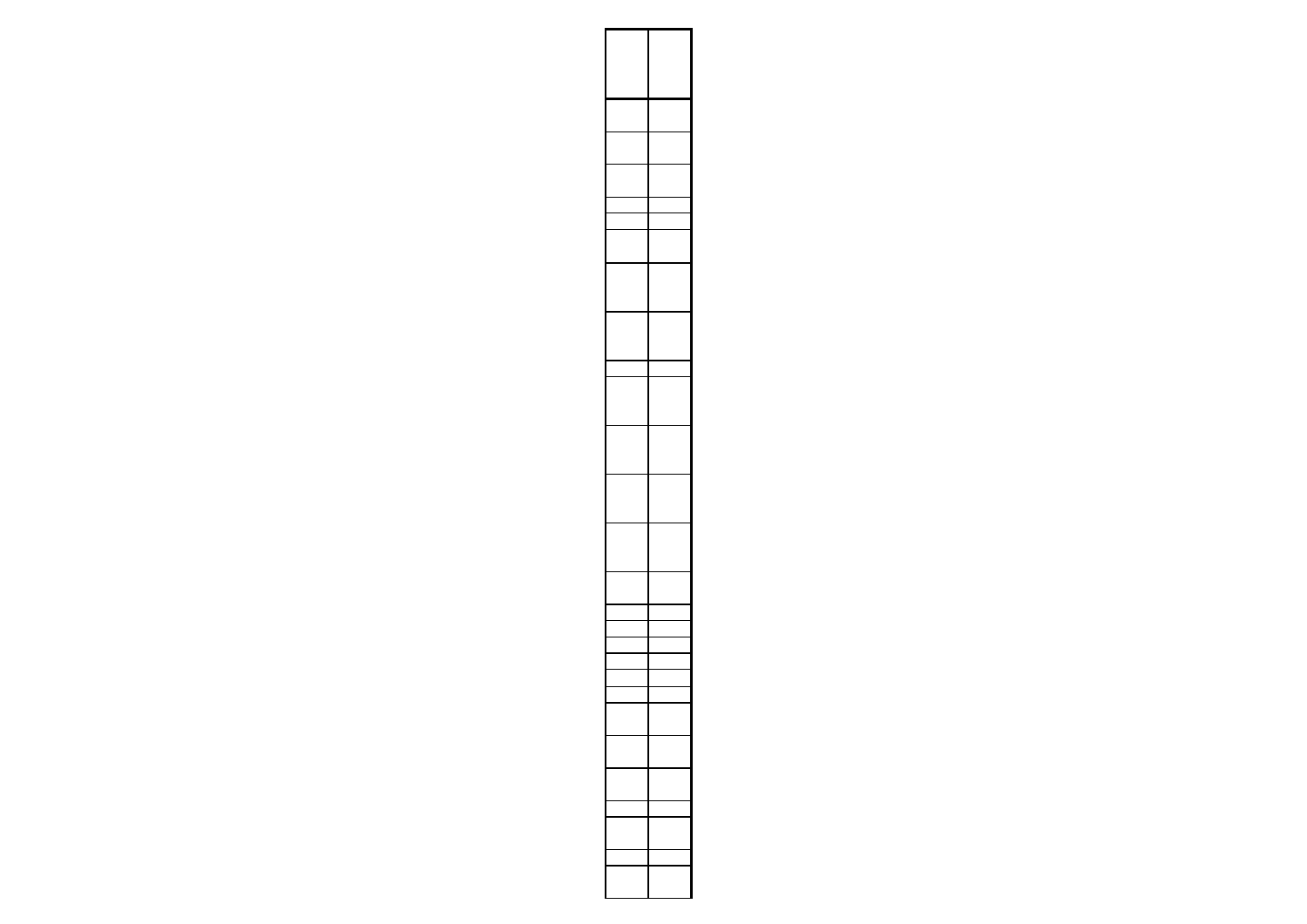|             |                                                                    | Impiegato | Elettricista |  |  |  |  |  |  |  |  |  |
|-------------|--------------------------------------------------------------------|-----------|--------------|--|--|--|--|--|--|--|--|--|
|             | <b>MANSIONI</b>                                                    |           |              |  |  |  |  |  |  |  |  |  |
|             |                                                                    |           |              |  |  |  |  |  |  |  |  |  |
|             | CUSTODIE PER GUANTI DIELETTRICI                                    |           |              |  |  |  |  |  |  |  |  |  |
|             | <b>GUANTO ULTRANITRIL MAPA 492 -</b><br>CM 31 - VERDE              |           |              |  |  |  |  |  |  |  |  |  |
|             | <b>GUANTO SALDATORE ANTICAL.</b>                                   |           |              |  |  |  |  |  |  |  |  |  |
| <b>MANO</b> | <b>VERDE ART 44</b>                                                |           |              |  |  |  |  |  |  |  |  |  |
|             | <b>GUANTO 88/PAS N21 FIORE TELA</b>                                |           |              |  |  |  |  |  |  |  |  |  |
|             | GUANTO HYD-TUF 52-547                                              |           |              |  |  |  |  |  |  |  |  |  |
|             | GUANTO EDMONT HYCRON 27-602                                        |           |              |  |  |  |  |  |  |  |  |  |
|             | <b>GUANTO FIORE CROSTA 204 TOP</b>                                 |           |              |  |  |  |  |  |  |  |  |  |
|             | GUANTO G320 (GRIGIO) NITRIFLEX                                     |           |              |  |  |  |  |  |  |  |  |  |
|             | GUANTO IN PVC SANITIZED (ROSSO)<br><b>CM 58</b>                    |           |              |  |  |  |  |  |  |  |  |  |
|             | <b>GUANTO FIORE MAIALE DITA</b>                                    |           |              |  |  |  |  |  |  |  |  |  |
|             | SOFFIETTO W7334                                                    |           |              |  |  |  |  |  |  |  |  |  |
|             | GUANTO 300 EKO GOMMA VERDE                                         |           |              |  |  |  |  |  |  |  |  |  |
|             | <b>GUANTO VINYLE VENITACTYL 1370 -</b>                             |           |              |  |  |  |  |  |  |  |  |  |
|             | AMBIDESTRO 100PZ                                                   |           |              |  |  |  |  |  |  |  |  |  |
|             | <b>GUANTO SHOWA GRIP 310NR-</b>                                    |           |              |  |  |  |  |  |  |  |  |  |
|             | <b>GUANTO ART FLEX TO</b>                                          |           |              |  |  |  |  |  |  |  |  |  |
|             | <b>GUANTO NYLON 888 PALMO</b>                                      |           |              |  |  |  |  |  |  |  |  |  |
|             | POLIURETANO<br>TUTA POLIPROPILENE GR40-                            |           |              |  |  |  |  |  |  |  |  |  |
|             | COLORE BIANCO - ELASTICO ALLE                                      |           |              |  |  |  |  |  |  |  |  |  |
|             | CAVIGLIE ED AI POLSI                                               |           |              |  |  |  |  |  |  |  |  |  |
|             | TUTA T.N.T.                                                        |           |              |  |  |  |  |  |  |  |  |  |
|             | TUTA IMBOTTITA ALASKA 100%                                         |           |              |  |  |  |  |  |  |  |  |  |
|             | NYLON OXFORD BLU                                                   |           |              |  |  |  |  |  |  |  |  |  |
|             | <b>COMPLETO IMPERMEABILE NIAGARA</b>                               |           |              |  |  |  |  |  |  |  |  |  |
|             | (COLORE BLU)                                                       |           |              |  |  |  |  |  |  |  |  |  |
|             | GILET NERO GRIGIO INT. PILE A 212<br><b>GILET MULTITASCHE NERO</b> |           |              |  |  |  |  |  |  |  |  |  |
|             | MICHIGAN SAVOI M.STACC.                                            |           |              |  |  |  |  |  |  |  |  |  |
|             | <b>BERRETTO MASTER IMBOTTITO</b>                                   |           |              |  |  |  |  |  |  |  |  |  |
| CORPO       | <b>PARKA CORFU' VERDE</b>                                          |           |              |  |  |  |  |  |  |  |  |  |
|             | <b>GIUBBOTTO CROISIERE M/STACC</b>                                 |           |              |  |  |  |  |  |  |  |  |  |
|             | TUTA TIVEK PER VERNICIATORI                                        |           |              |  |  |  |  |  |  |  |  |  |
|             | GILET ALTAVISIBILITA' TESS. TRASP.                                 |           |              |  |  |  |  |  |  |  |  |  |
|             | C.B.                                                               |           |              |  |  |  |  |  |  |  |  |  |
|             | <b>GREMBIULE IN PELLE 60X90</b>                                    |           |              |  |  |  |  |  |  |  |  |  |
|             | MOSCHETTONE CON GHIERA CM03<br><b>IMBRAGATURA EKO 4</b>            |           |              |  |  |  |  |  |  |  |  |  |
|             | <b>IMBRAGATURA EKO 3</b>                                           |           |              |  |  |  |  |  |  |  |  |  |
|             | CORDINO DI POSIZIONAMENTO MTX                                      |           |              |  |  |  |  |  |  |  |  |  |
|             | $01 + CLMTL, MT2$                                                  |           |              |  |  |  |  |  |  |  |  |  |
|             | PINZA/M                                                            |           |              |  |  |  |  |  |  |  |  |  |
|             | ELMETTO SICUREZZA CARSO CE                                         |           |              |  |  |  |  |  |  |  |  |  |
| OCCHI       | <b>GIALLO</b>                                                      |           |              |  |  |  |  |  |  |  |  |  |
|             | CASCHETTO IN PLASTICA ANTIURTO                                     |           |              |  |  |  |  |  |  |  |  |  |
| É,          | B <sub>1</sub>                                                     |           |              |  |  |  |  |  |  |  |  |  |
|             |                                                                    |           |              |  |  |  |  |  |  |  |  |  |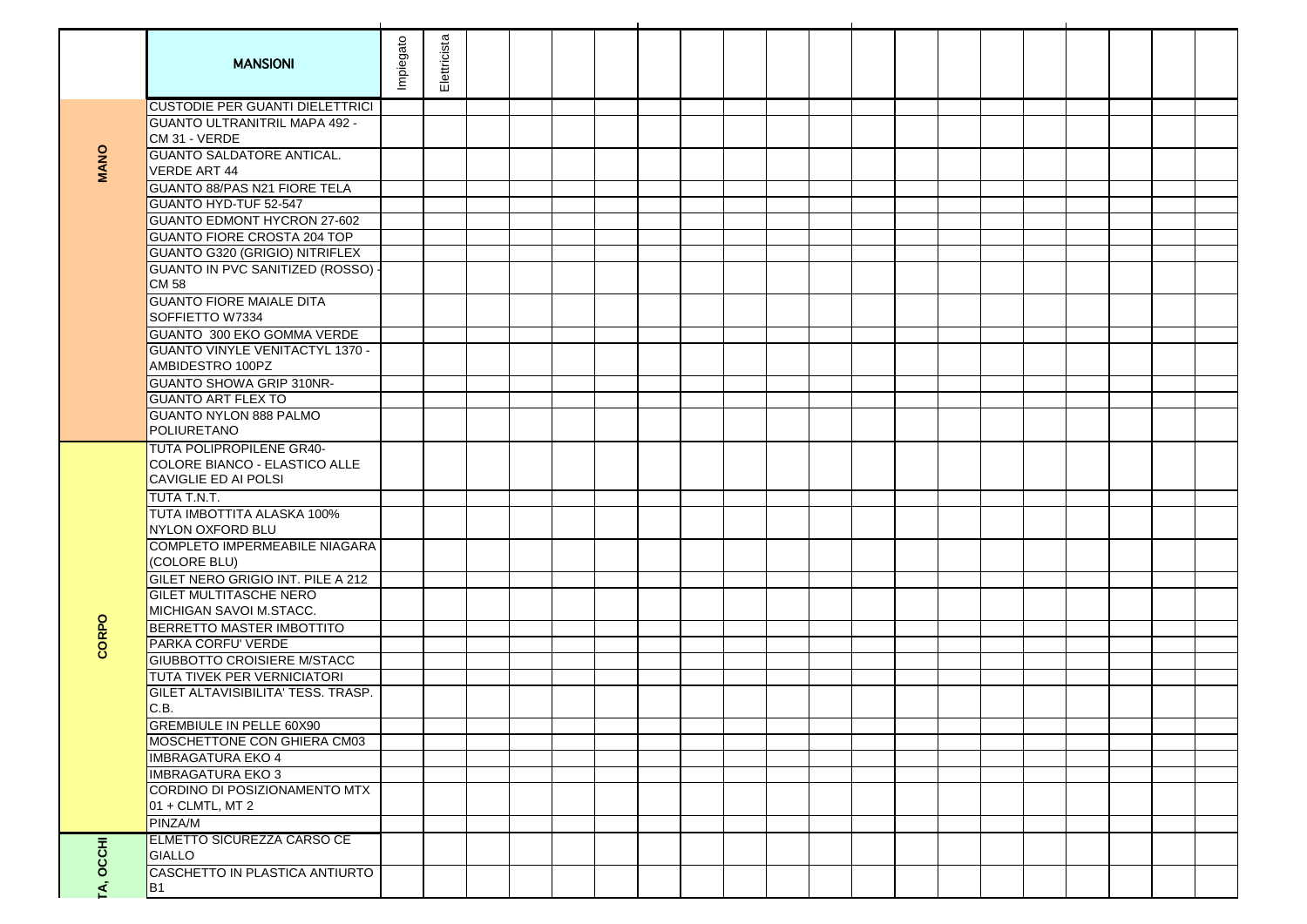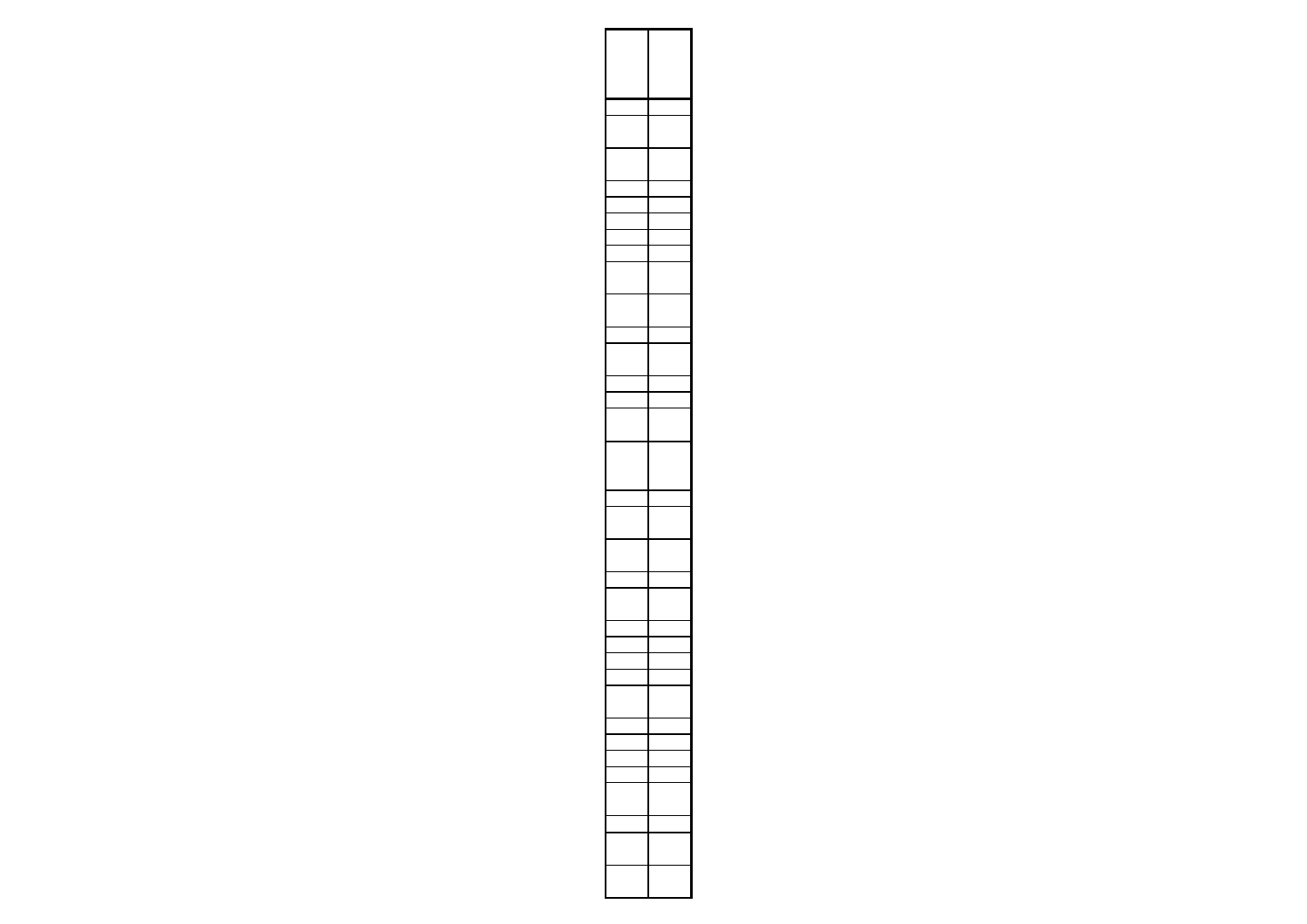|               | <b>MANSIONI</b>                                                                                  | Impiegato | Elettricista |                              |  |                  |  |                   |  |                  |  |  |  |  |
|---------------|--------------------------------------------------------------------------------------------------|-----------|--------------|------------------------------|--|------------------|--|-------------------|--|------------------|--|--|--|--|
| <b>TES</b>    | VISIERA FC45 PER CASCHETTO IN<br><b>PLASTICA ANTIURTO B1 - CM20x40</b>                           |           |              |                              |  |                  |  |                   |  |                  |  |  |  |  |
|               | <b>OCCHIALI PROTETTIVI AD ASTINA</b><br>317 VETRO TEMPERATO VERDE                                |           |              |                              |  |                  |  |                   |  |                  |  |  |  |  |
|               | <b>OCCHIALI TRASPARENTI</b><br><b>STANGHETTA 317</b>                                             |           |              |                              |  |                  |  |                   |  |                  |  |  |  |  |
|               | <b>OCCHIALI VISITATORI</b><br>SOVRAPPONIBILI                                                     |           |              |                              |  |                  |  |                   |  |                  |  |  |  |  |
| <b>VISTA</b>  | <b>OCCHIALI CLIMAX ANTIAPANNANTI</b><br><b>OCCHIALI PROTETTIVI AD ASTINA</b><br>TRASPARENTI ET46 |           |              |                              |  |                  |  |                   |  |                  |  |  |  |  |
|               | <b>OCCHIALI PROTETTIVI AD ASTINA</b><br>392 LENTE VERDE IR/PC 3 -<br>GLENDALE ART. 661652        |           |              |                              |  |                  |  |                   |  |                  |  |  |  |  |
|               | <b>OCCHIALI PROTETTIVI AD ASTINA</b><br>391 LENTE TRASP - GLENDALE ART.<br>661662                |           |              |                              |  |                  |  |                   |  |                  |  |  |  |  |
|               | <b>OCCHIALI PROTETTIVI AD ASTINA</b><br>392 LENTE VERDE IR/PC 3 -<br><b>GLENDALE ART, 661653</b> |           |              |                              |  |                  |  |                   |  |                  |  |  |  |  |
|               | <b>OCCHIALI PROTETTIVI AD ASTINA</b><br>TRASPARENTI SANTA CRUZ                                   |           |              |                              |  |                  |  |                   |  |                  |  |  |  |  |
|               | OCCHIALI PROTETTIVI AD ASTINA<br>CON LENTI IR/PC 3 - SANTA CRUZ                                  |           |              |                              |  |                  |  |                   |  |                  |  |  |  |  |
|               | <b>OCCHIALI PROTETTIVI AD ASTINA</b><br>CON LENTI IR/PC 5 - SANTA CRUZ                           |           |              |                              |  |                  |  |                   |  |                  |  |  |  |  |
| Data          |                                                                                                  |           |              | Firma                        |  |                  |  |                   |  |                  |  |  |  |  |
|               |                                                                                                  |           |              |                              |  |                  |  |                   |  |                  |  |  |  |  |
| <b>REV N°</b> | <b>DATA</b>                                                                                      |           |              | <b>DESCRIZIONE REVISIONE</b> |  | <b>PREPARATO</b> |  | <b>VERIFICATO</b> |  | <b>APPROVATO</b> |  |  |  |  |

| <b>REV N°</b> | <b>DATA</b> | <b>DESCRIZIONE REVISIONE</b> | <b>PREPARATO</b> | <b>VERIFICATO</b> | <b>APPROVATO</b> |  |  |
|---------------|-------------|------------------------------|------------------|-------------------|------------------|--|--|
|               |             |                              |                  |                   |                  |  |  |
|               |             |                              |                  |                   |                  |  |  |
|               |             |                              |                  |                   |                  |  |  |